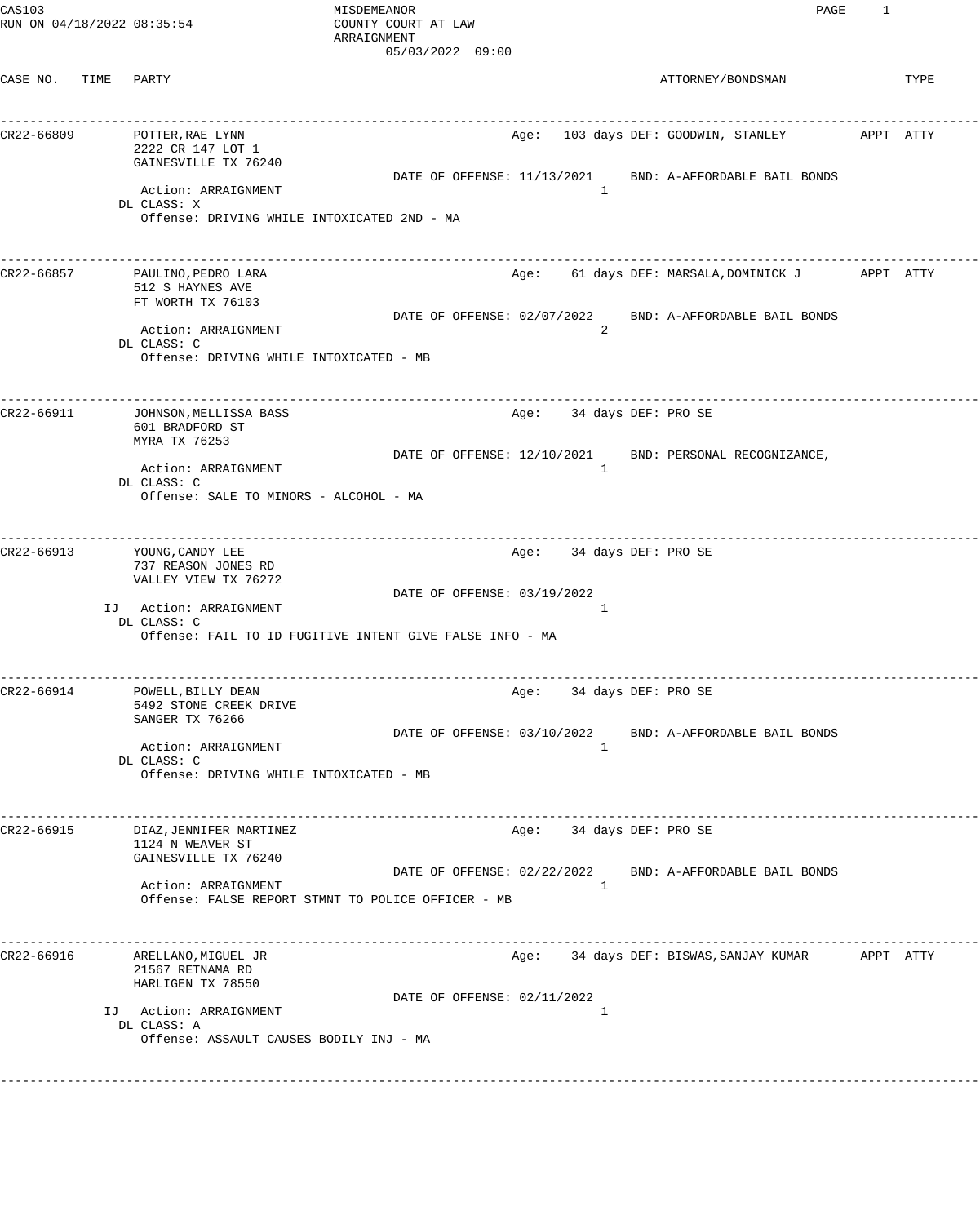| CAS103<br>RUN ON 04/18/2022 08:35:54 |      |                                                                                    | MISDEMEANOR<br>COUNTY COURT AT LAW<br>ARRAIGNMENT<br>05/03/2022 09:00                           | 2<br>PAGE                                                   |
|--------------------------------------|------|------------------------------------------------------------------------------------|-------------------------------------------------------------------------------------------------|-------------------------------------------------------------|
| CASE NO.                             | TIME | PARTY                                                                              |                                                                                                 | ATTORNEY/BONDSMAN<br>TYPE                                   |
| CR22-66917                           |      | FRANKS, JESSE KYLE<br>4258 N LOY LAKE RD<br>SHERMAN TX 75092                       | Age:                                                                                            | 34 days DEF: PRO SE                                         |
|                                      |      | Action: ARRAIGNMENT<br>DL CLASS: C<br>Offense: RESIST ARREST SEARCH OR TRANSP - MA | DATE OF OFFENSE: 02/01/2022<br>1                                                                | BND: BLACKJACK BAIL BONDS-DECAT                             |
| CR22-66918                           |      | THOMAS, RANELL MIRANDA<br>1506 E CALIFORNIA ST<br>GAINESVILLE TX 76240             | Age:                                                                                            | -------------------------<br>34 days DEF: PRO SE            |
|                                      |      | IJ Action: ARRAIGNMENT<br>DL CLASS: C                                              | DATE OF OFFENSE: 03/21/2022<br>1<br>Offense: FAIL TO IDENTIFY GIVING FALSE/FICTITIOUS INFO - MB |                                                             |
| CR22-66919                           |      | THOMAS, RANELL MIRANDA<br>1506 E CALIFORNIA ST<br>GAINESVILLE TX 76240             | Age:                                                                                            | 34 days DEF: PRO SE                                         |
|                                      |      | IJ Action: ARRAIGNMENT<br>DL CLASS: C<br>Offense: THEFT PROP >=\$100<\$750 - MB    | DATE OF OFFENSE: 03/21/2022<br>1                                                                |                                                             |
| CR22-66925                           |      | PRATT, CHRISTOPHER STEPHEN<br>12111 STRICKLAND<br>DALLAS TX 75216                  | Age:                                                                                            | 28 days DEF: PRO SE                                         |
|                                      |      | Action: ARRAIGNMENT<br>Offense: DRIVING WHILE INTOXICATED 2ND - MA                 | DATE OF OFFENSE: 03/20/2022<br>1                                                                | BND: PERSONAL RECOGNIZANCE,                                 |
| CR22-66926                           |      | ROMUALDO, EDWIN<br>1919 N I 35<br>GAINESVILLE TX 76240                             | ---------------------------<br>Age:                                                             | __________________________________<br>28 days DEF: PRO SE   |
|                                      |      | Action: ARRAIGNMENT<br>DL CLASS: C<br>Offense: POSS MARIJ < 20Z - MB               | 1                                                                                               | DATE OF OFFENSE: 03/22/2022 BND: BLACKJACK BAIL BONDS-JACKS |
| CR22-66927                           |      | VALVERDE, MICKY DON<br>504 W DOGWOOD<br>DENVER CITY TX 79323                       | _____________________________                                                                   | _______________________<br>Age: 27 days DEF: PRO SE         |
|                                      |      | IJ Action: ARRAIGNMENT<br>DL CLASS: C                                              | DATE OF OFFENSE: 03/28/2022<br>1<br>Offense: FAIL TO ID FUGITIVE INTENT GIVE FALSE INFO - MA    |                                                             |
| CR22-66928                           |      | JOHNSON, ALANIS ANDREA<br>4908 PACIFIC WAY DR<br>FRISCO TX 75034                   | Age:                                                                                            | 27 days DEF: MORGAN, EUGINA "GINA" APPT ATTY                |
|                                      |      | IJ Action: ARRAIGNMENT<br>DL CLASS: C<br>Offense: POSS MARIJ < 20Z - MB            | DATE OF OFFENSE: 03/02/2022<br>1                                                                |                                                             |
|                                      |      |                                                                                    |                                                                                                 |                                                             |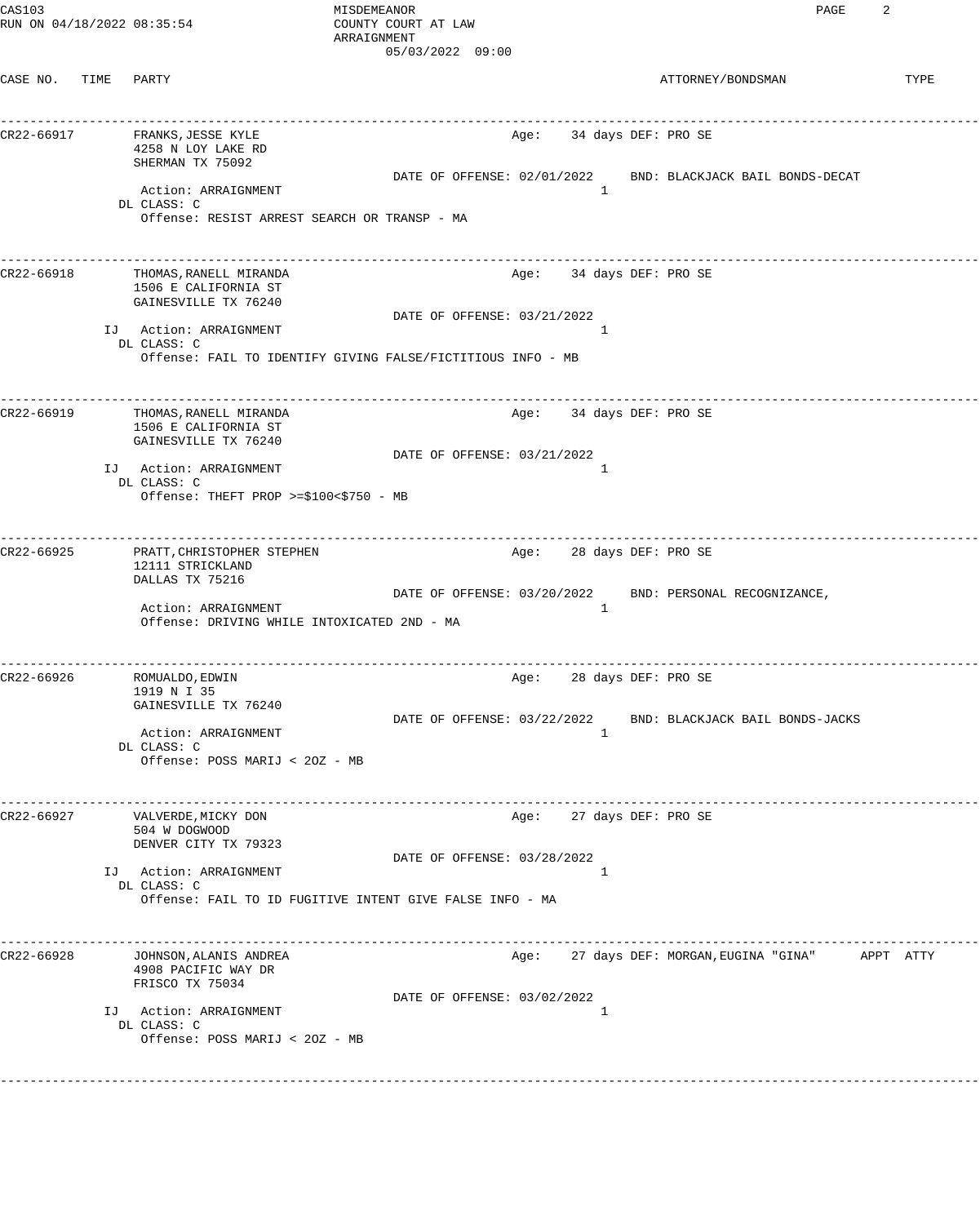| CAS103 |                            |  |
|--------|----------------------------|--|
|        | RUN ON 04/18/2022 08:35:54 |  |

MISDEMEANOR PAGE 3 COUNTY COURT AT LAW ARRAIGNMENT 05/03/2022 09:00

| CASE NO.   | TIME | PARTY                                                                                                                                                                                              |                             |      |                                          | ATTORNEY/BONDSMAN                                                                           | TYPE |
|------------|------|----------------------------------------------------------------------------------------------------------------------------------------------------------------------------------------------------|-----------------------------|------|------------------------------------------|---------------------------------------------------------------------------------------------|------|
| CR22-66929 |      | CAMPBELL, COURTNEY MICHELLE<br>1000 BELLA VISTA DR #411<br>GAINESVILLE TX 76240<br>Action: ARRAIGNMENT<br>DL CLASS: C<br>Offense: POSS CS PG 3< 28G (ACETAMINOPHEN&HYDROCODONE) - MA               | DATE OF OFFENSE: 03/26/2022 | Age: | 27 days DEF: PRO SE<br>$\overline{1}$    | BND: BLACKJACK BAIL BONDS-JACKS                                                             |      |
| CR22-66930 |      | CAMPBELL, COURTNEY MICHELLE<br>1000 BELLA VISTA DR #411<br>GAINESVILLE TX 76240<br>Action: ARRAIGNMENT<br>DL CLASS: C<br>Offense: POSS CS PG 3< 28G (ALPRAZOLAM 2MG) - MA                          |                             | Age: | 27 days DEF: PRO SE<br>1                 | ____________________________<br>DATE OF OFFENSE: 03/26/2022 BND: BLACKJACK BAIL BONDS-JACKS |      |
| CR22-66931 |      | CAMPBELL, COURTNEY MICHELLE<br>1000 BELLA VISTA DR #411<br>GAINESVILLE TX 76240<br>Action: ARRAIGNMENT<br>DL CLASS: C<br>Offense: POSS CS PG 3< 28G (ALPRAZOLAM 1MG) - MA                          | DATE OF OFFENSE: 03/26/2022 | Age: | 27 days DEF: PRO SE<br>1                 | BND: BLACKJACK BAIL BONDS-JACKS                                                             |      |
| CR22-66932 |      | ------------------------------<br>CAMPBELL, COURTNEY MICHELLE<br>1000 BELLA VISTA DR #411<br>GAINESVILLE TX 76240<br>Action: ARRAIGNMENT<br>DL CLASS: C<br>Offense: DRIVING WHILE INTOXICATED - MB |                             | Age: | 27 days DEF: PRO SE<br>1                 | _______________<br>DATE OF OFFENSE: 03/26/2022 BND: BLACKJACK BAIL BONDS-JACKS              |      |
| CR22-66933 |      | SIMMONS, CHRISTOPHER SHANE<br>5120 SHALLOW POND DR<br>AUBREY TX 76227<br>Action: ARRAIGNMENT<br>DL CLASS: C<br>Offense: POSS MARIJ < 20Z - MB                                                      | DATE OF OFFENSE: 03/23/2022 | Age: | 27 days DEF: PRO SE<br>1                 | BND: WEBB'S STATE WIDE BAIL BON                                                             |      |
| CR22-66934 |      | ECKROAT-FEUERBORN, CARRIE LYNN<br>1701 NW 46TH APT #238<br>OKLAHOMA CITY OK 73118<br>Action: ARRAIGNMENT<br>Offense: DRIVING WHILE INTOXICATED - MB                                                |                             | Age: | 22 days DEF: PRO SE<br>$\mathbf{1}$      | DATE OF OFFENSE: 03/20/2022 BND: A-AFFORDABLE BAIL BONDS                                    |      |
| CR22-66935 |      | CRISP, CHANDA CRAFTON<br>1760 W FM 1204<br>GREENWOOD TX 76234<br>Action: ARRAIGNMENT<br>DL CLASS: C<br>Offense: DRIVING WHILE INTOXICATED - MB                                                     |                             |      | Age: 19 days DEF: PRO SE<br><sup>1</sup> | DATE OF OFFENSE: 04/10/2022 BND: PERSONAL RECOGNIZANCE,                                     |      |